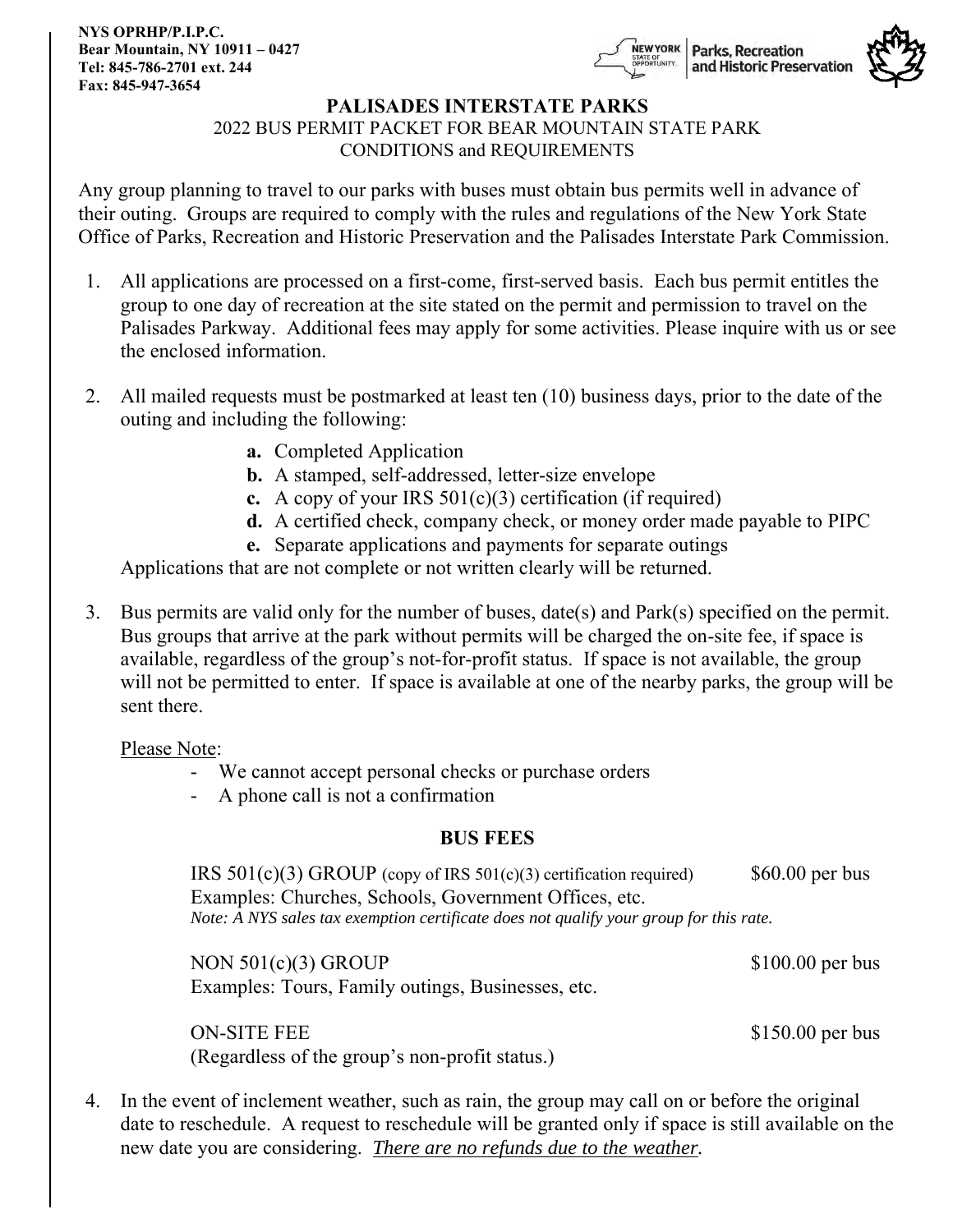- 5. Refunds will be issued only if advance notice of cancellation is received, in writing, seven (7) business days before the outing date. Bus groups that do not arrive at the park on the date reserved are not entitled to a refund.
- 6. A validated bus permit must be displayed on the right front window of each bus. The permit must be made available to officials and employees upon entry of the park.
- 7. All buses must leave the park by 6:00 p.m.
- 8. Buses are not allowed to travel on Perkins Memorial Drive in Bear Mountain State Park.
- 9. The discharge or pick up of passengers along roads, at park entrance, or in any area other than that designated by a park employee is strictly prohibited.
- 10. Groups must be supervised by competent adult supervisors with at least one (1) supervisor to every ten (10) children*. Supervisors must be at least 18 years of age and the person in charge must be at least 21 years of age*. Park personnel have the right to request proof of age for any supervisor. In addition to providing adult supervision, *camps must provide one (1)-certified lifeguard for every 25 children*. Children must be under close supervision, observation and control at all times. Appropriate male and female supervisors must supervise minors using the bathhouse and comfort stations.
- 11. Any camps/groups paying with a check at the pool, must have the check made out for the exact amount. If amount is made out for too much, there will be no cash refund given back. However, your group will receive the difference in wristbands.
- 12. All facilities within the park are available on a first-come, first-served basis.
- 13. The bringing of alcoholic beverages into the park or areas under the jurisdiction of the Palisades Interstate Park Commission is strictly prohibited.
- 14. No items are to be sold, nor is catering allowed without written permission from Bear Mountain's concessionaire. They can be reached at (845) 786-2731.
- 15. Bear Mountain State Park does not have barbecue grills. You may bring your own.
- 16. No tents or covers are allowed. Attaching rope, banners, hammocks, nets or other artificial objects to trees or rocks is prohibited.
- 17. Areas used by a group must be left in the condition equal to that existing upon arrival. Groups will be held responsible for all clean-up.

**Please direct all correspondence about bus permits to:** NYS OPRHP/P.I.P.C. Bear Mountain State Park C/O Bus Permits 3006 Seven Lakes Drive P.O. Box 427 Bear Mountain, NY 10911-0427 Telephone (845) 786-2701 ext. 244 Fax (845) 947-3654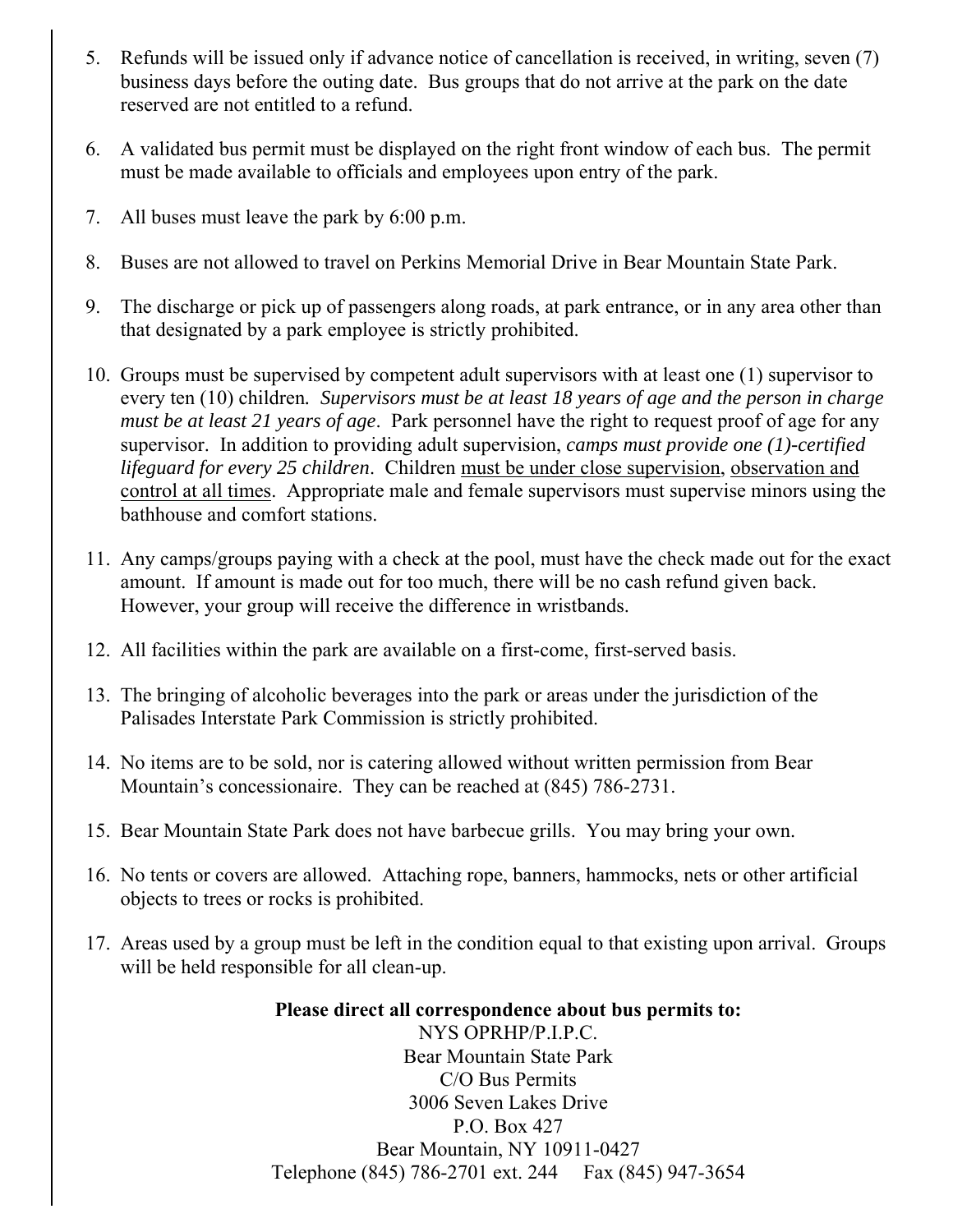

From Labor Day to Memorial Day, bus groups visiting Bear Mountain on weekdays and nonholidays during this period are free of charge, but a bus permit is still required.

**Bear Mountain will not be accepting any buses on weekends (Saturday & Sunday) or holidays, from May through October 2022.**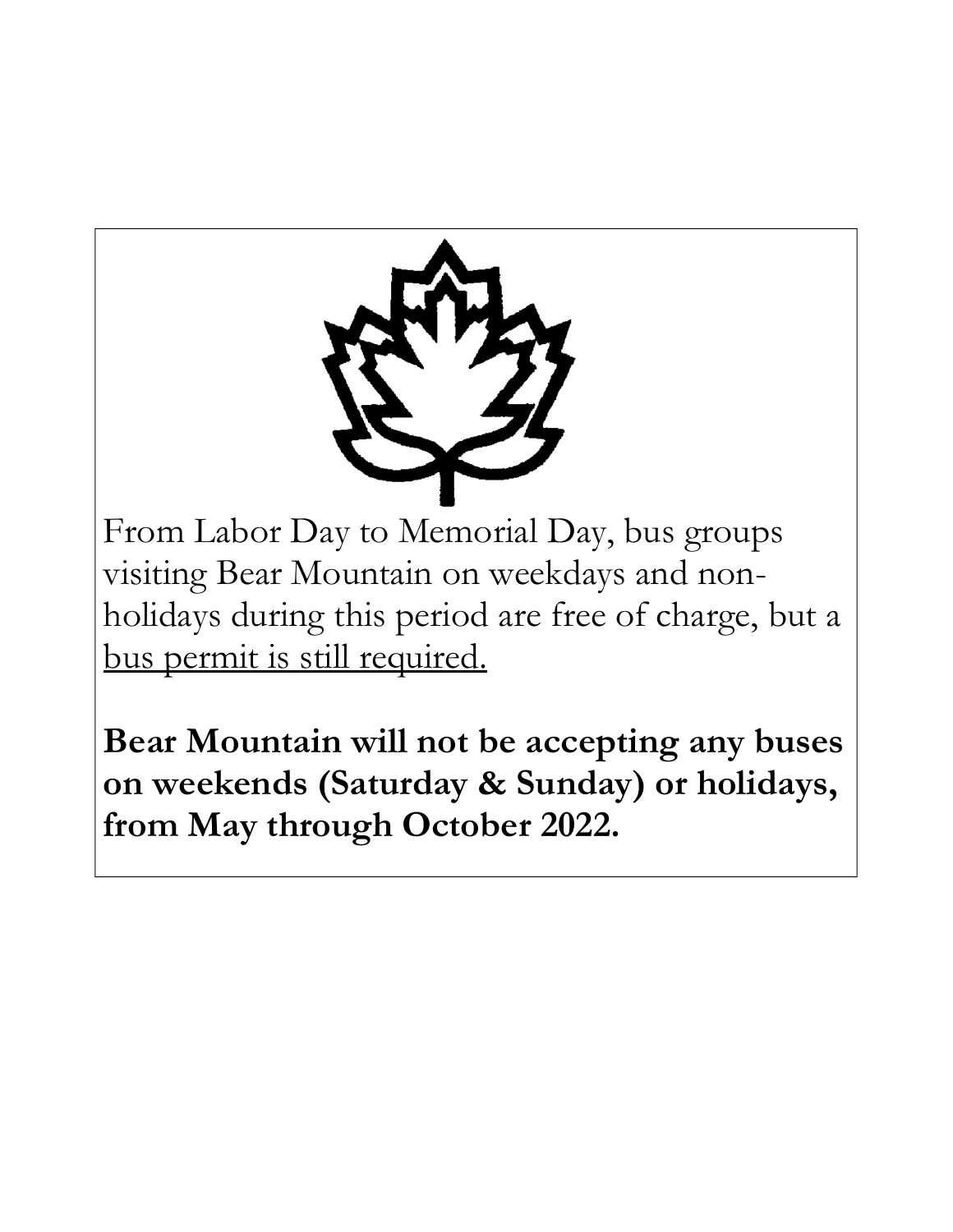

Desde el Día del Trabajo hasta el Día de los Caídos, los grupos de autobuses que visitan Bear Mountain de lunes a viernes y no festivos durante este período son gratuitos, pero aún se requiere un permiso de autobús.

**Bear Mountain no aceptará ningún autobús los fines de semana (sábado y domingo) o feriados, desde mayo hasta octubre de 2022.**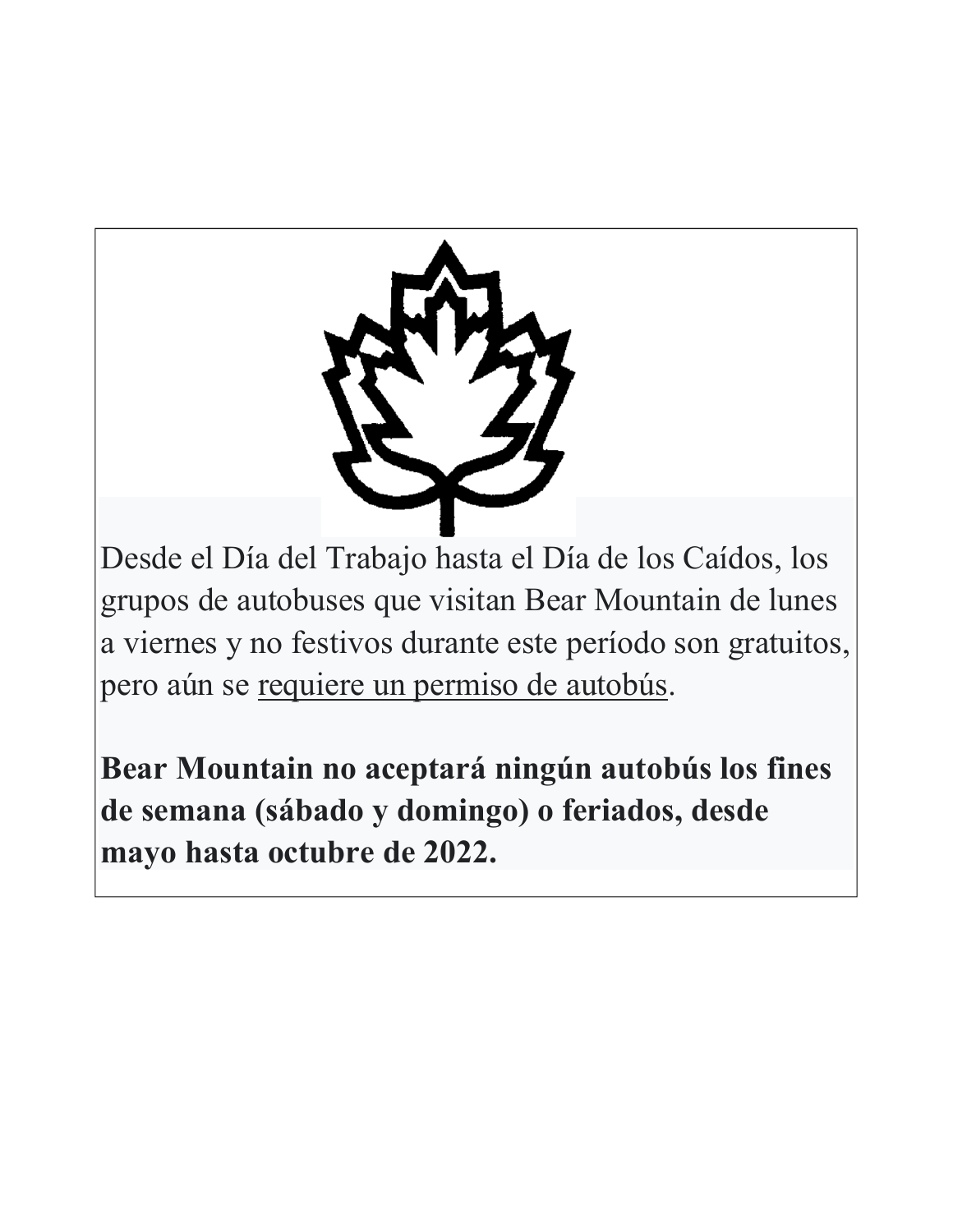

Groups looking to book the Merry-Go-Round need to contact Guest Services, Inc. at the Bear Mountain Inn.

> They can be contacted at (845) 786-2731 ext. 1002.

**Trailside Museums and Zoo at Bear Mountain State Park**



Open to the public

April 1 – Oct 31, 10 AM-4:30 PM Nov 1 – Mar 31, 10 AM-4 PM (Closed Thanksgiving and Christmas Day)

Suggested donation: \$1 per visitor

For general zoo information, contact:

Trailside Museums and Zoo Bear Mountain State Park P.O. Box 427 Bear Mountain, NY 10911 *www.trailsidemuseumsandzoo.org*

 $(845)$  429 – 2960

To **schedule a visit** for your group, please contact the Trailside Educator:

(845) 786-2701 ext. 293 Or [chris.osullivan@parks.ny.gov](mailto:chris.osullivan@parks.ny.gov) Preferred

## **Education Programs**

We are lucky enough to have a dedicated group of volunteer educators, called the Trailside Docents, who interpret our exhibits. For registered groups, we will do our best to have a docent present during your visit.

Depending on their availability, they will conduct tours for smaller-sized groups (approx. 20). Please make your tour requests with the educator a minimum of two weeks before your visit.

We hope to make your visit a pleasant and worthwhile one.

## **☺ Suggested Donation \$1.00 per person☺**

Donations go to the care and feeding of our animals and the upkeep of the facility. Your generosity is greatly appreciated.

## *Pets are not permitted in the zoo.*

*Food, roller skates, skateboards, heelies, sports equipment, pets, etc. are not permitted at the zoo. Please leave them at the picnic area or in your vehicle.*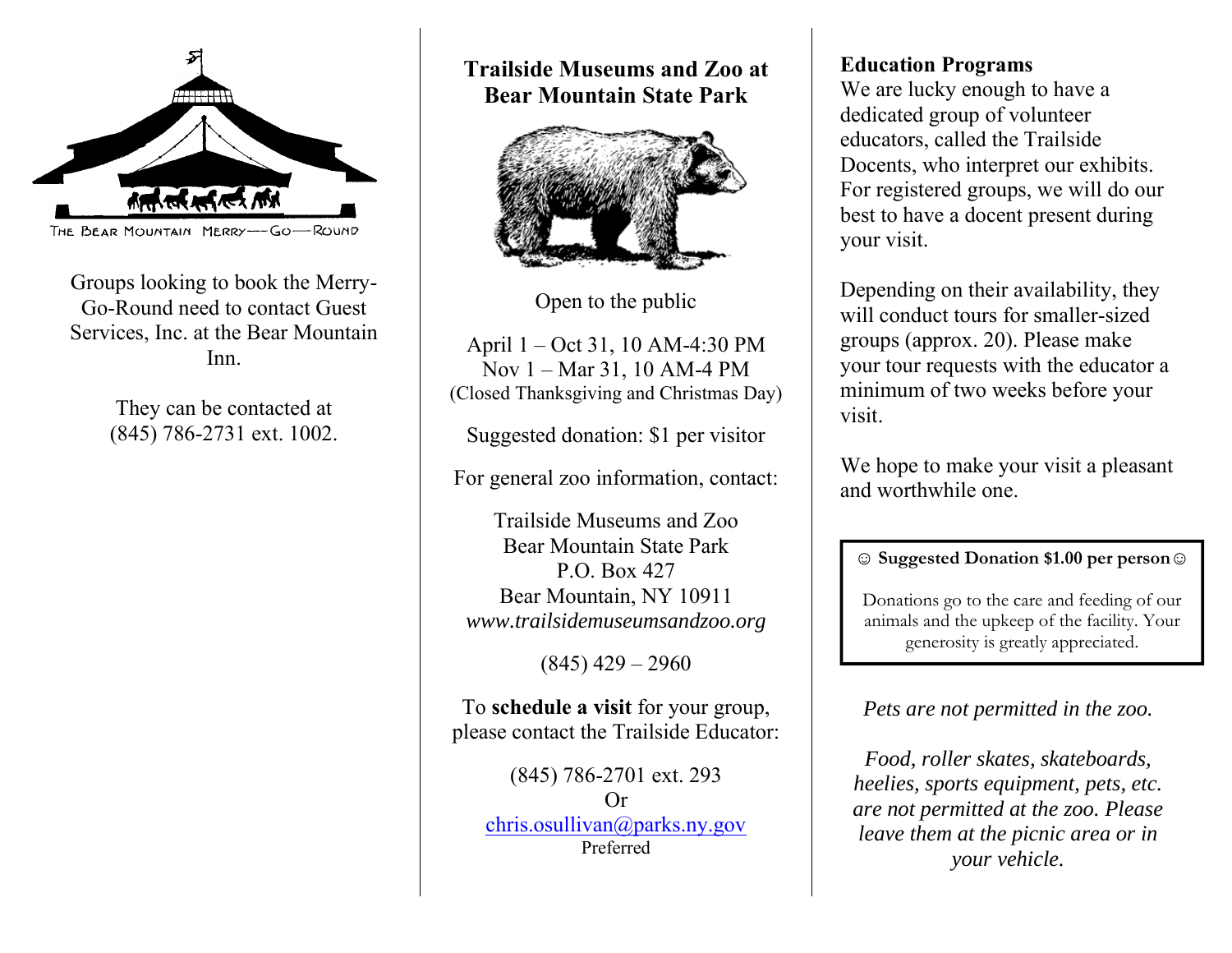**NYS OPRHP/P.I.P.C. Bear Mountain State Park C/O Bus Permits 3006 Seven Lakes Drive P.O. Box 427 Bear Mountain, NY 10911-0427 Tel: 845-786-2701 ext. 244 Fax: 845-947-3654**



Please follow these rules and regulations to ensure your safety while visiting the Bear Mountain State Park Pool.

- 1. Groups must be supervised by competent adult supervisors with at least one (1) supervisor to every ten (10) children. Supervisors must be at least 18 years of age, and the person in charge must be at least 21 years of age. Park Personnel have the right to request proof of age for any supervisor. In addition to providing adult supervision, camps must provide one (1)-certified lifeguard for every 25 children. Children must be under close supervision, observation and control at all times. Use of the bathhouse and comfort stations must be supervised by appropriate male or female counselors/supervisors.
- 2. Any camps/groups paying with a check at the pool, must have the check made out for the exact amount. If amount is made out for too much, there will be no cash refund given back. However your group will receive the difference in wristbands.
- 3. The following items are not permitted in the pool area:
	- A. Radios
	- B. Food, Beverages and/or Coolers
	- C. Strollers
	- D. Swimming Aids (i.e. floatation devices/"swimmies," etc.)
	- E. Swimming Masks that cover the nose
	- F. Sporting Equipment
	- G. Smoking
- 4. Diving is only permitted in the diving area.
- 5. No horseplay.
- 6. NO REFUNDS DUE TO INCLEMENT WEATHER.
- 7. Children that are not toilet trained must wear swim diapers in the pool.

These rules and regulations are to ensure that you have a safe and enjoyable time at our park.

Those who fail to comply with these rules and regulations will be asked to leave the pool area.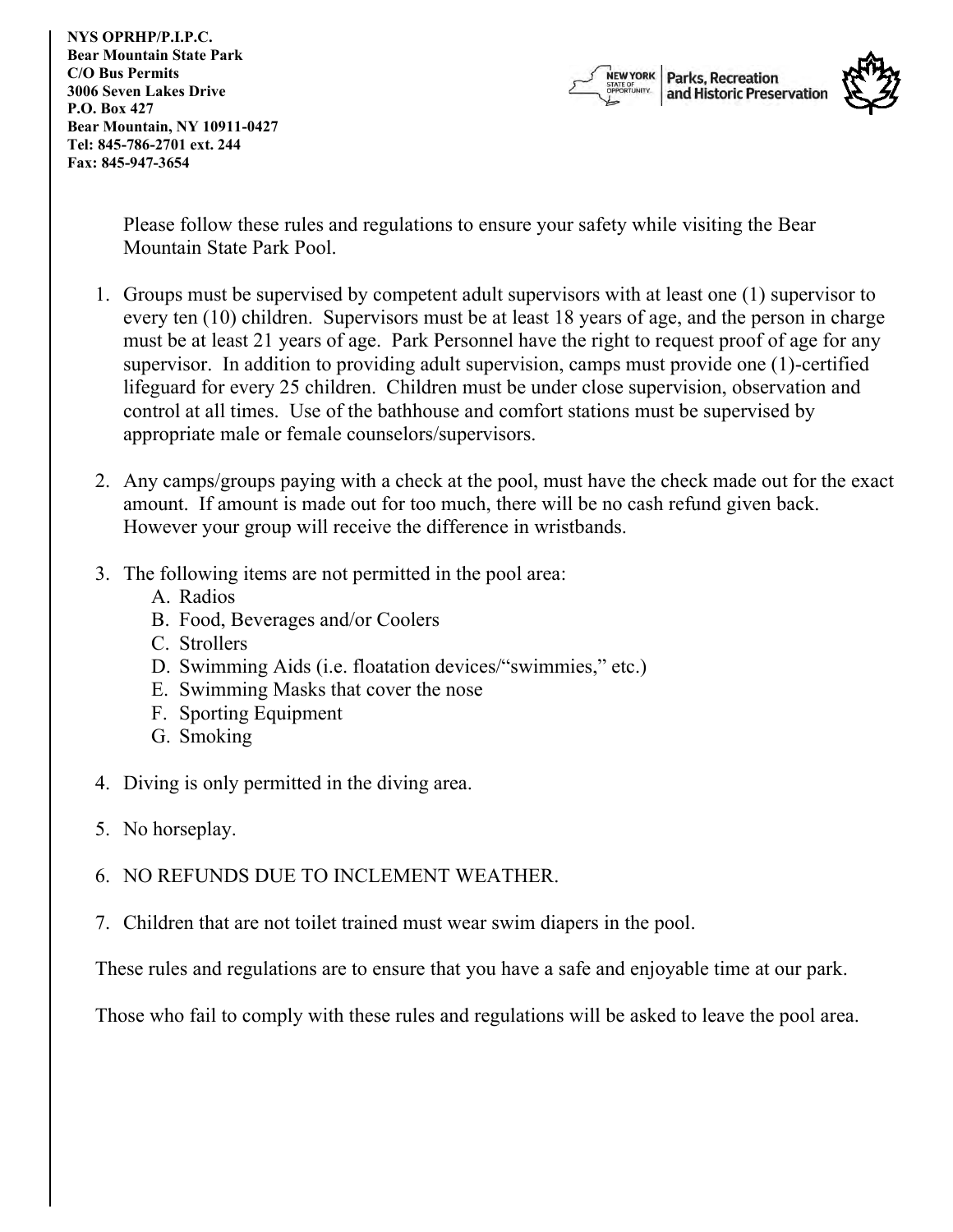# **BEAR MOUNTAIN STATE PARK GENERAL PARK INFORMATION**

### **VEHICLE USE FEE**: \$10.00 per car

**BUSES**: Must have a bus permit prior to arrival. Call (845) 786-2701 ext. 244 for the bus permit packet at least (2) weeks in advance. **BUS FEES**: \$60.00 - 501(c)(3) Group (copy of IRS 501(c)(3) certification required)

 $$100.00 - Non-501(c)(3)$  Group

#### **POOL HOURS**:

Mon. – Fri. 10:00 AM – 5:30 PM Sat., Sun. & Holidays 11:00 AM – 6:30 PM Last admission at 5:00 PM and 6:00 PM

### **POOL ADMISSION FEE**:

\$5.00 per person

### **\*\* ALL FEES AND TIMES ARE SUBJECT TO CHANGE**

#### **TRAILSIDE MUSEUMS AND ZOO**:

April 1-Oct 31, 10 AM-4:30 PM Nov 1-Mar 31, 10 AM-4 PM Closed Thanksgiving & Christmas Day Suggested Donation: \$1.00/per person

### **MERRY GO ROUND**:

MAIL LETTER TO:

C/O Permits

P.O. Box 427

Bear Mountain State Park

3006 Seven Lakes Drive

Bear Mountain, NY 10911

Labor Day - Last week in June: Weekends & Holidays Last Week in June – Labor Day: Wednesday – Sunday (Closed Mon. & Tues.) 10:00 AM – 5:00 PM Admission: \$2.00/per ride

**PICNIC PERMITS** (for groups not obtaining bus permits):

Groups of 50 or more must obtain a picnic permit prior to arrival. To obtain a permit, submit a letter with the following information:

- Name of Group
- Date
- Description
- Number of people
- Expected time of arrival and departure
- Preferred location
- Contact Person and Information

### **DIRECTIONS TO BEAR MOUNTAIN STATE PARK**

### - **From New York City and Palisades Interstate Parkway (PIP) (North/South)**

Take the upper level of the George Washington Bridge and take the very first right onto the Palisades Interstate Parkway (PIP) North. Go approximately 42 miles to Exit 19 (Bear Mountain State Park) and bear right on to Seven Lakes Drive for 3.5 miles to the Bear Mountain Circle. At the circle, take the second right. Follow signs to the parking lots.

### - **From I-87 East & 287 South (New York Thruway)**

Cross the Tappan Zee Bridge. Stay on the New York Thruway to Exit 13N (Palisades Interstate Parkway North). Go approximately 19 miles to Exit 19 (Bear Mountain State Park) and bear right on to Seven Lakes Drive for 3.5 miles to the Bear Mountain Circle. At the circle, take the second right. Follow signs to the parking lots.

### - **From the North via I-87 South (New York Thruway)**

Take I-87 South to Exit 16 (Harriman). At traffic light, turn left onto Route 32. At the third light, turn left onto Route 6 East. Take Route 6 East to the Queensboro Traffic Circle and make the third right onto the Palisades Interstate Parkway (PIP) North. Take Exit 19 (Bear Mountain State Park) and bear right on to Seven Lakes Drive for 3.5 miles to the Bear Mountain Circle. At the circle, take the second right. Follow signs to the parking lots. \*\*In the event that you miss Exit 19, continue on the PIP to the Bear Mountain Bridge Circle. At this circle, make the first right onto 9W south and go to the traffic light. Bear right at the light and go up the hill.

#### - **From the West via Route 17**

Take Route 17 East to Exit 130A (Bear Mountain) to Route 6 East/Long Mountain Parkway. Take Route 6 East to the Queensboro Traffic Circle and make the third right onto the Palisades Interstate Parkway North. Take Exit 19 (Bear Mountain State Park) and bear right on to Seven Lakes Drive for 3.5 miles to the Bear Mountain Circle. At the circle, take the second right. Follow signs to the parking lots. \*\*In the event that you miss Exit 19, continue on the PIP to the Bear Mountain Bridge Circle. At this circle, make the first right onto 9W south and go to the traffic light. Bear right at the light and go up the hill.

### - **From the South via Garden State Parkway**

Take the Garden State Parkway North to the last exit (I-87/287, New York Thruway) and take I-87 East/South to Exit 13N (Palisades Interstate Parkway North). Go approximately 19 miles to Exit 19 (Bear Mountain State Park) and bear right on to Seven Lakes Drive for 3.5 miles to the Bear Mountain Circle. At the circle, take the second right. Follow signs to the parking lots.

### - **From the East via I-84**

Take I-84 West to the second exit after the Newburgh-Beacon Bridge (Route 9W South). Take Route 9W South approximately 18 miles to the Bear Mountain Bridge Circle and take the second right to continue on Route 9W South. At the first traffic light, bear right and go up the hill.

### - **From the North via Route 9W**

Take Route 9W South to the Bear Mountain Bridge Circle and take the second right to continue on Route 9W South. At the first traffic light, bear right and go up the hill.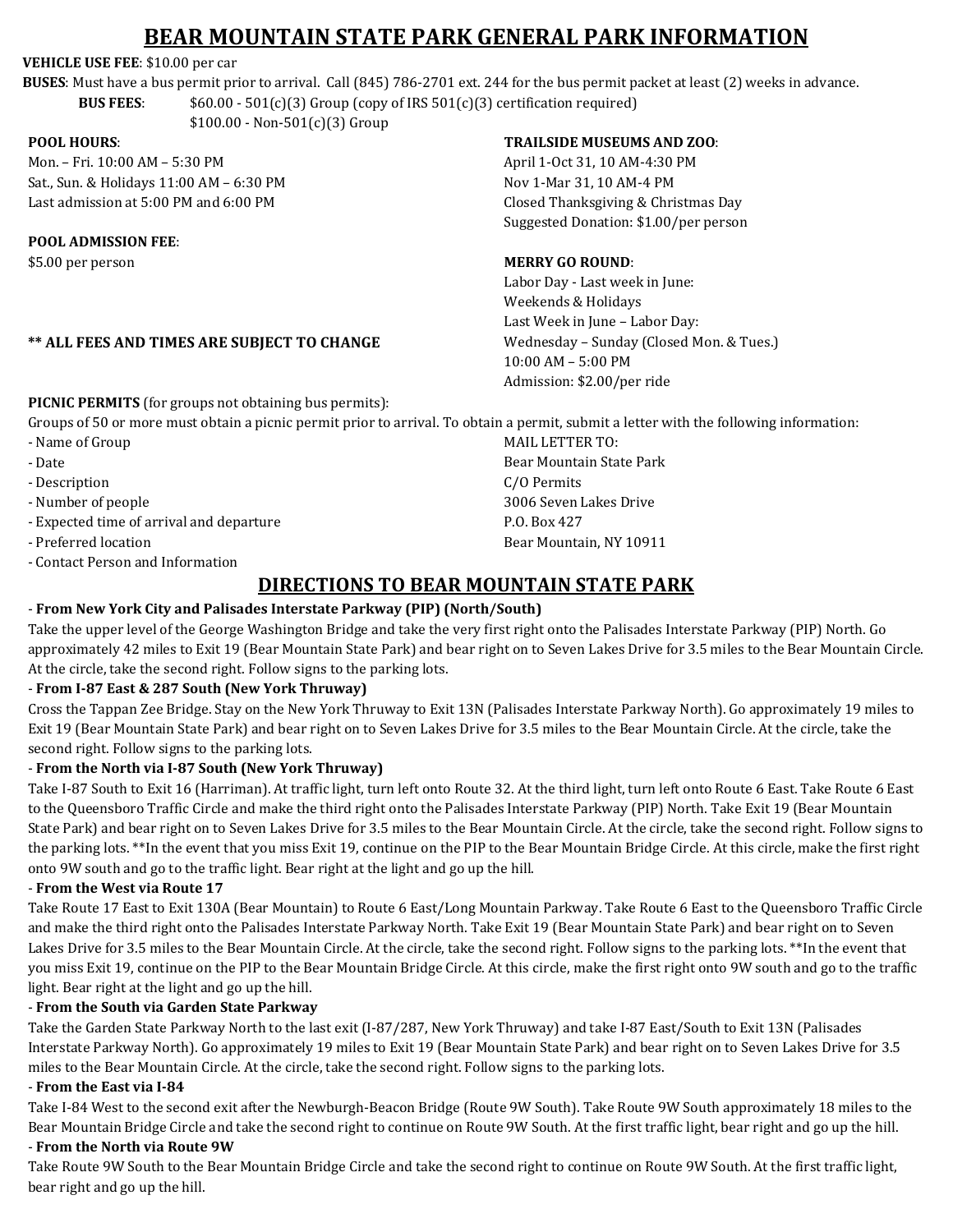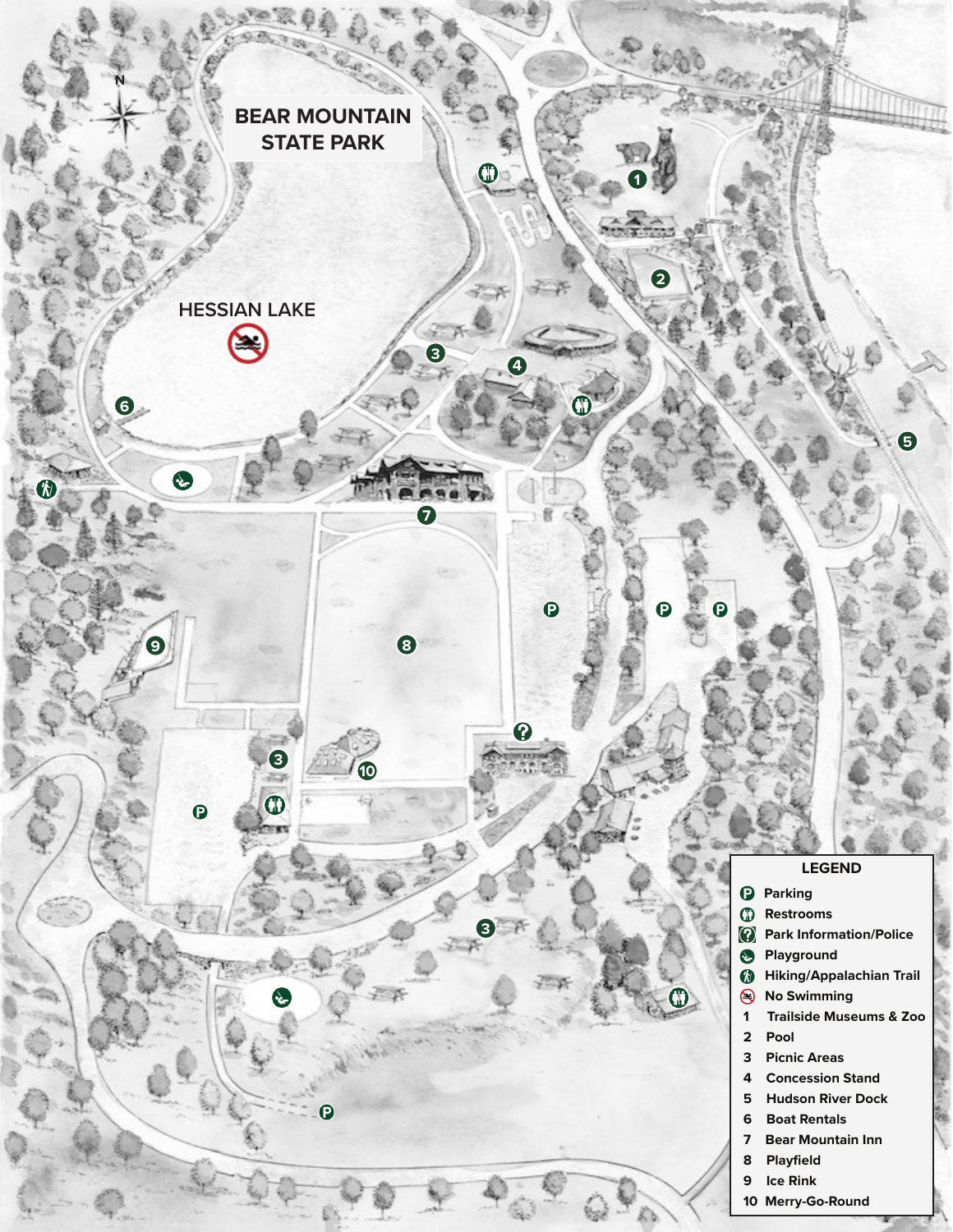

PERMIT #

TICKET # \_\_\_\_\_\_\_\_\_\_\_\_\_\_\_

# **PALISADES INTERSTATE PARK COMMISSION**

# **2022 BUS PERMIT APPLICATION FOR BEAR MOUNTAIN STATE PARK**

\*\* PLEASE TYPE OR PRINT and FILL OUT COMPLETELY (may be rejected if not complete)\*\* A SEPARATE APPLICATION IS REQUIRED FOR EACH LOCATION AND EACH DATE. THIS MAY BE DUPLICATED.

|                                                                                                                                                                                                                                           | Arriving $@$ $\qquad \qquad$ AM/PM (no earlier than 9 AM) Leaving $@$ $\qquad \qquad$ AM/PM (no later than 6 PM)                                                                                                                                                                                                                                        |                                                                 |  |  |  |
|-------------------------------------------------------------------------------------------------------------------------------------------------------------------------------------------------------------------------------------------|---------------------------------------------------------------------------------------------------------------------------------------------------------------------------------------------------------------------------------------------------------------------------------------------------------------------------------------------------------|-----------------------------------------------------------------|--|--|--|
| $#$ of Buses $\_\_$                                                                                                                                                                                                                       |                                                                                                                                                                                                                                                                                                                                                         | # of Adults (min. age of 18) ___________ # of Children ________ |  |  |  |
|                                                                                                                                                                                                                                           |                                                                                                                                                                                                                                                                                                                                                         |                                                                 |  |  |  |
|                                                                                                                                                                                                                                           |                                                                                                                                                                                                                                                                                                                                                         |                                                                 |  |  |  |
|                                                                                                                                                                                                                                           | Mailing Address                                                                                                                                                                                                                                                                                                                                         |                                                                 |  |  |  |
|                                                                                                                                                                                                                                           | $City$ $Zip$                                                                                                                                                                                                                                                                                                                                            |                                                                 |  |  |  |
|                                                                                                                                                                                                                                           |                                                                                                                                                                                                                                                                                                                                                         |                                                                 |  |  |  |
|                                                                                                                                                                                                                                           |                                                                                                                                                                                                                                                                                                                                                         |                                                                 |  |  |  |
|                                                                                                                                                                                                                                           | Work # $(\_\_)$ $ext{ext.}$ $ext{ext.}$ $\tan \frac{1}{2}$ $\tan \frac{1}{2}$ $\tan \frac{1}{2}$ $\tan \frac{1}{2}$ $\tan \frac{1}{2}$ $\tan \frac{1}{2}$ $\tan \frac{1}{2}$ $\tan \frac{1}{2}$ $\tan \frac{1}{2}$ $\tan \frac{1}{2}$ $\tan \frac{1}{2}$ $\tan \frac{1}{2}$ $\tan \frac{1}{2}$ $\tan \frac{1}{2}$ $\tan \frac{1}{2}$ $\tan \frac{1}{2}$ |                                                                 |  |  |  |
| October 2022.                                                                                                                                                                                                                             | I certify that I have read, understand and will comply with the enclosed information, conditions and<br>requirements. Park rules and regulations prohibit the bringing of alcoholic beverages into state parks. Bear<br>Mountain will not be accepting buses on weekends (Saturday & Sunday) or Holidays, from May through                              |                                                                 |  |  |  |
|                                                                                                                                                                                                                                           |                                                                                                                                                                                                                                                                                                                                                         |                                                                 |  |  |  |
|                                                                                                                                                                                                                                           | <b>NOTE:</b> Buses must travel in the right hand lane of the Palisades Interstate Parkway. The Permit must be displayed on the<br>right side of the windshield. The bus ticket must remain attached to the permit until the bus leaves all state lands. Park<br>rules and regulations prohibit the bringing of alcoholic beverages into state parks.    |                                                                 |  |  |  |
| Mail completed application, required information and fees to: NYS OPRHP/P.I.P.C<br><b>Bear Mountain State Park</b><br><b>C/O Bus Permits</b><br><b>3006 Seven Lakes Drive</b><br><b>PO Box 427</b><br><b>Bear Mountain, NY 10911-0427</b> |                                                                                                                                                                                                                                                                                                                                                         |                                                                 |  |  |  |
| <b>OFFICE USE ONLY:</b>                                                                                                                                                                                                                   |                                                                                                                                                                                                                                                                                                                                                         |                                                                 |  |  |  |
|                                                                                                                                                                                                                                           |                                                                                                                                                                                                                                                                                                                                                         |                                                                 |  |  |  |
|                                                                                                                                                                                                                                           |                                                                                                                                                                                                                                                                                                                                                         |                                                                 |  |  |  |